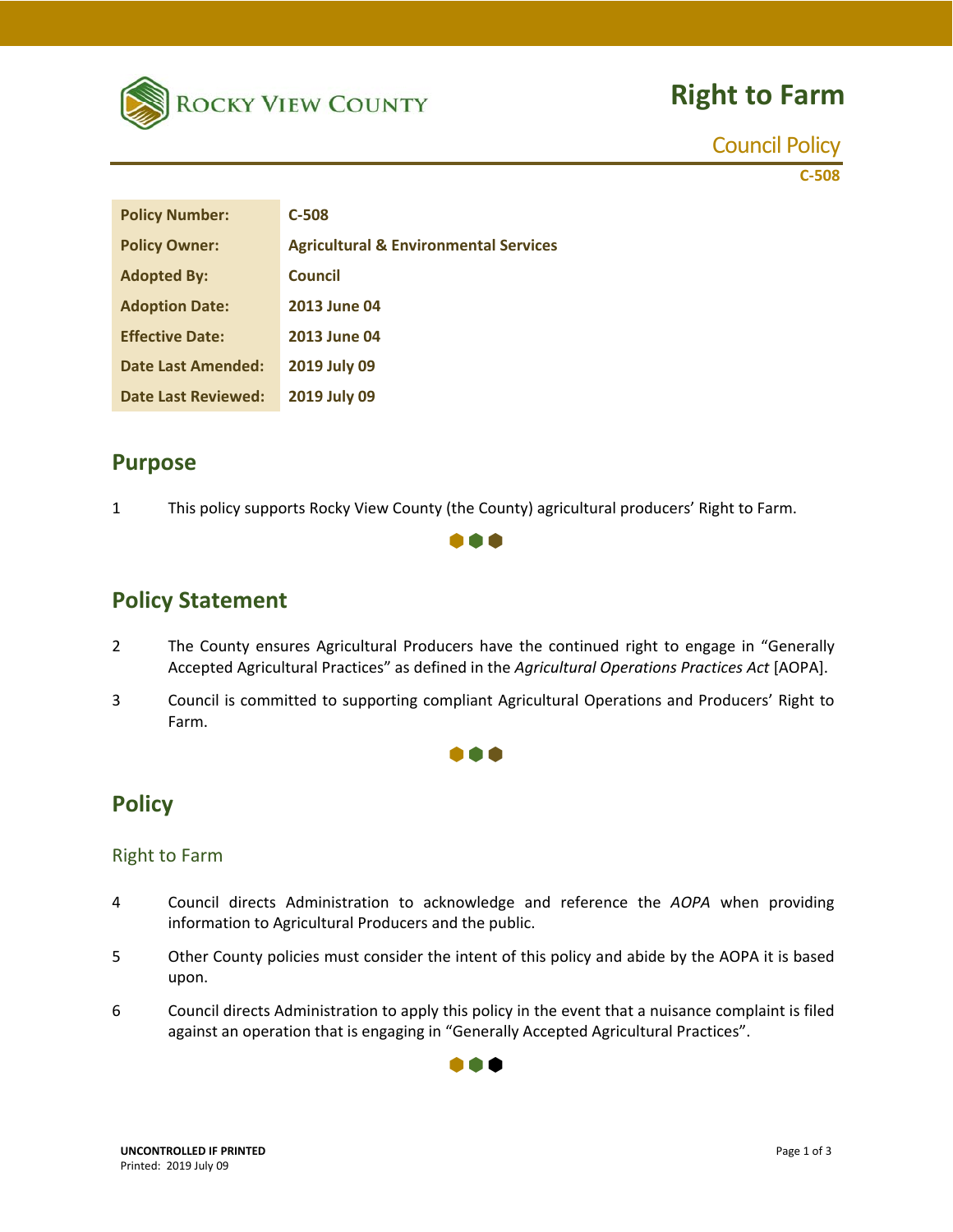

# **Right to Farm**

#### Council Policy

**C‐508**

## **References**

| <b>Legal Authorities</b>              | Agricultural Operation Practices Act, RSA 2000, c A-7<br>$\bullet$ |  |
|---------------------------------------|--------------------------------------------------------------------|--|
| Related Plans, Bylaws, Policies, etc. | Agriculture Master Plan, County Plan<br>$\bullet$                  |  |
| <b>Related Procedures</b>             | N/A<br>٠                                                           |  |
| Other                                 | N/A                                                                |  |
|                                       |                                                                    |  |

## **Policy History**

| Amendment Date(s) - Amendment<br><b>Description</b> |
|-----------------------------------------------------|
| Review Date(s) - Review Outcome<br>Description      |

- $\bullet$  2019 July 09 Content and format updated
- 2018 October 24 – Policy format out-of-date, minor amendments required



### **Definitions**

7 In this policy:

- (1) "Administration" means the operations and staff of Rocky View County under the direction of the Chief Administrative Officer;
- (2) "Agricultural Operation" means an agricultural activity conducted on agricultural land for gain or reward or in the hope or expectation of gain or reward, and includes:
	- (a) the cultivation of land;
	- (b) the raising of poultry, fur‐bearing animals, pheasants, fish, or livestock, including domestic cervids, within but not limited to the meaning of livestock in the *Livestock Industry Diversification Act*, RSA 2000, c L‐17;
	- (c) the production of agricultural field crops, fruit, vegetables, sod, trees, shrubs, other specialty horticultural crops, eggs, milk, and honey;
	- (d) the operation of agricultural machinery and equipment, including irrigation pumps;